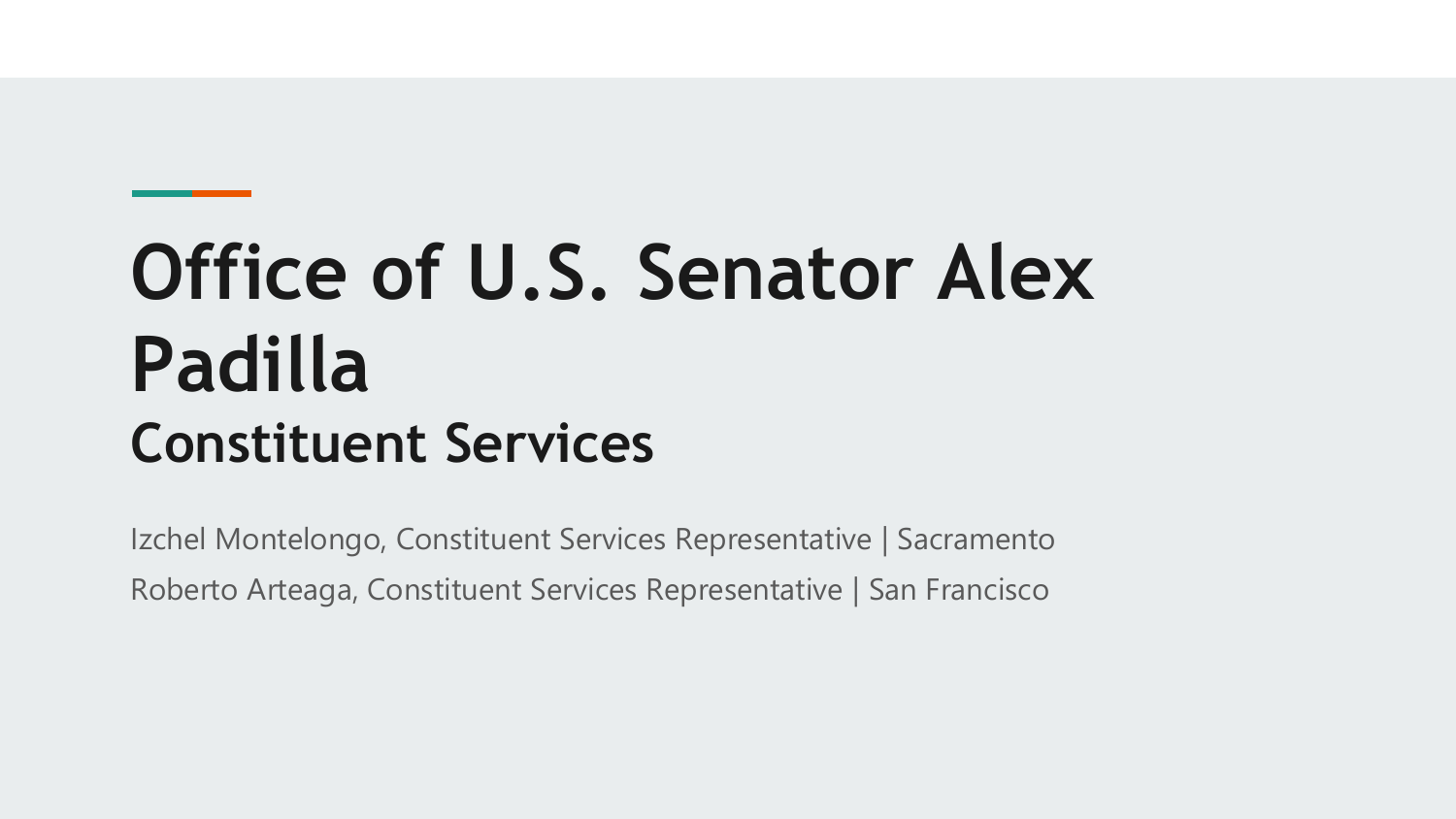# **Casework Team & Portfolios**

#### **Stephanie Allen - Constituent Services Director**

**San** 

#### **Diego**

Dept. of Labor, Equal Employment Opportunity Commission, Office of Workers' Compensation, Office of Personnel Management Dept. of Homeland Security, Dept. of State, USCIS, National Passport Center, Bureau of Consular Affairs, Customs and Border Protection

#### **Raven Thrift – Constituent Services Representative Los Angeles**

Dept. of Health and Human Services, Social Security Administration, National Passport Center, Medicare, Medi-Cal, Dept. of Housing and Urban Development, U.S. Postal Service, Federal Communications Commission, Bureau of Prisons, Dept. of Justice, Federal Bureau of Investigation

#### **Roberto Arteaga - Constituent Services Representative San Francisco**

Office of the Comptroller of the Currency, Internal Revenue Service, Dept. of Treasury, SEC, Consumer Financial Protection Bureau, Office of Foreign Asset Control, Federal Reserve, Federal Trade Commission, Small Business Administration Dept. of Education, California Employment Development Department (EDD)

#### **Rimon Hossain - Constituent Services Representative Los Angeles**

Department of State, National Visa Center, Bureau of Consular Affairs, USAID, NASA, Dept. of Interior, Dept. of Agriculture, Bureau of Indian Affairs, Dept. of Energy, Peace Corps, Federal Aviation Administration

#### **Izchel Montelongo - Constituent Services Representative Sacramento**

Dept. of Homeland Security, ICE, USCIS, Asylum, Bureau of Consular Affairs, Customs and Border Protection, Transportation Security Administration, FEMA, EPA, General Services Agency

#### **Ye Rim Choi - Constituent Services Representative Los Angeles**

Dept. of Defense, Army, Navy, Air Force, Marine Corps, Coast Guard, National Guard, Defense Finance and Accounting Service, Dept. of Veterans Affairs, National Personnel Records Center, Military Service Academies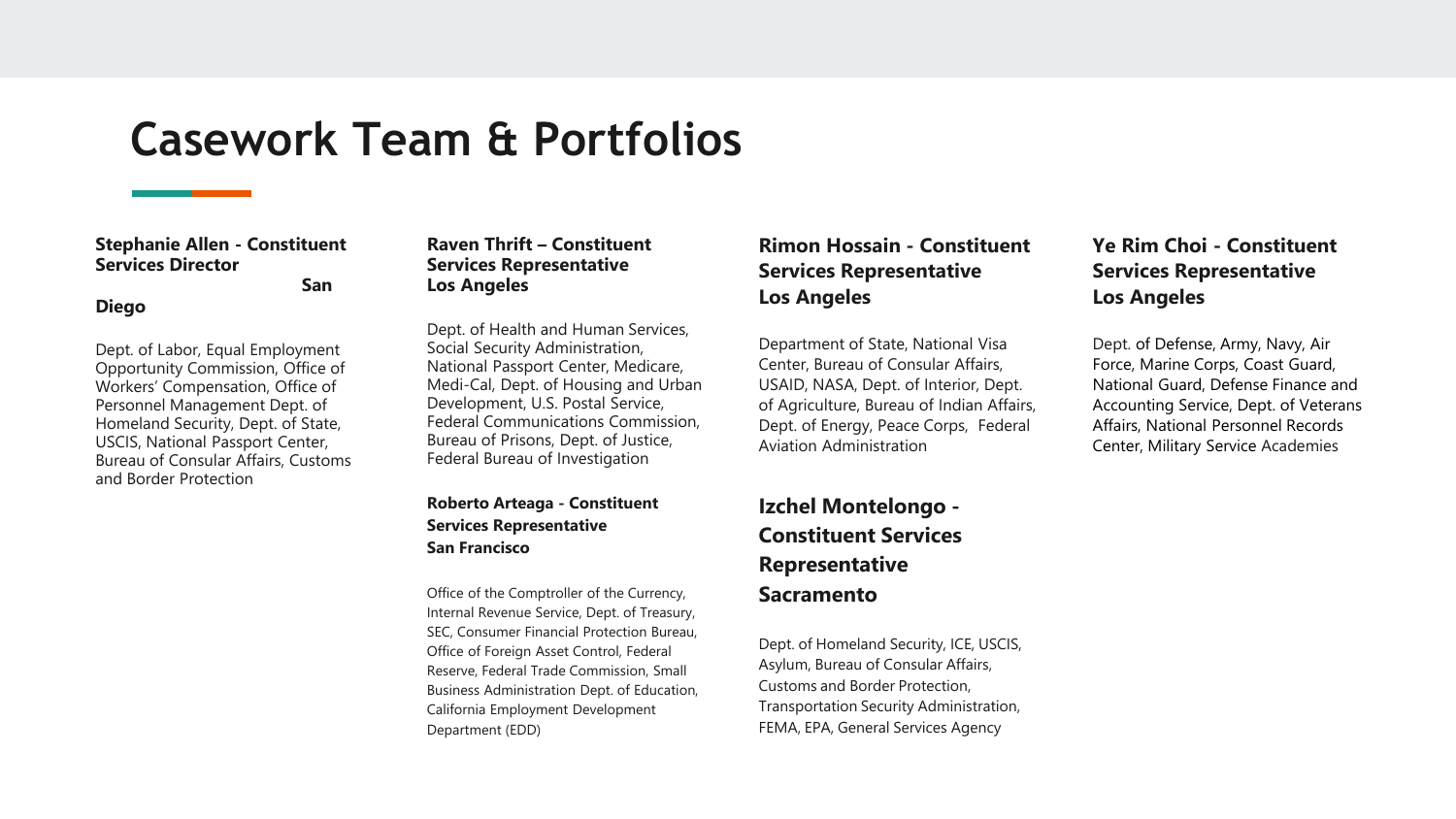# **General Privacy Release Form (PRF)**

FOR INTERNAL USE ONLY Problem: Please briefly explain your problem and outline the steps that have been taken by you and the federal agency with regard to your situation. In addition, please make your ATTN: PEOPLE ID#: request for assistance as specific as possible. Should you require more room, feel free to attach a letter addressed directly to the Senator. **U.S. Senator Alex Padilla Privacy Release Form** Complete, sign, and return via mail, fax, or email to: **U.S. Senator Alex Padilla** 333 Bush Street, Suite 3225 San Francisco, CA 94104 Fax: (202) 224-2200 Date:  $\qquad \qquad$ Name: <u> 1989 - Johann Barn, mars an t-Amerikaansk kommunister (</u>  $\mathbf{z}_{\mathbf{p}}$   $\mathbf{z}_{\mathbf{p}}$ **Address:** Phone: Alternate Phone: Alternate Email: National Alternate Email: Email: I hereby authorize U.S. Senator Alex Padilla and his staff to make inquiries and obtain Federal Agency Involved: New York School and School and School and School and School and School and School and information related to my case currently pending with the above mentioned federal agency(s). Date of Birth: North State of Birth: SIGNATURE: Have you contacted our office before? Have you contacted another congressional office regarding this matter: \_\_\_\_\_\_\_\_\_ \*For more information regarding casework, feel free to contact our office at (202) 224-3553 Is this matter currently pending before a local, state, or federal court? with any questions or concerns.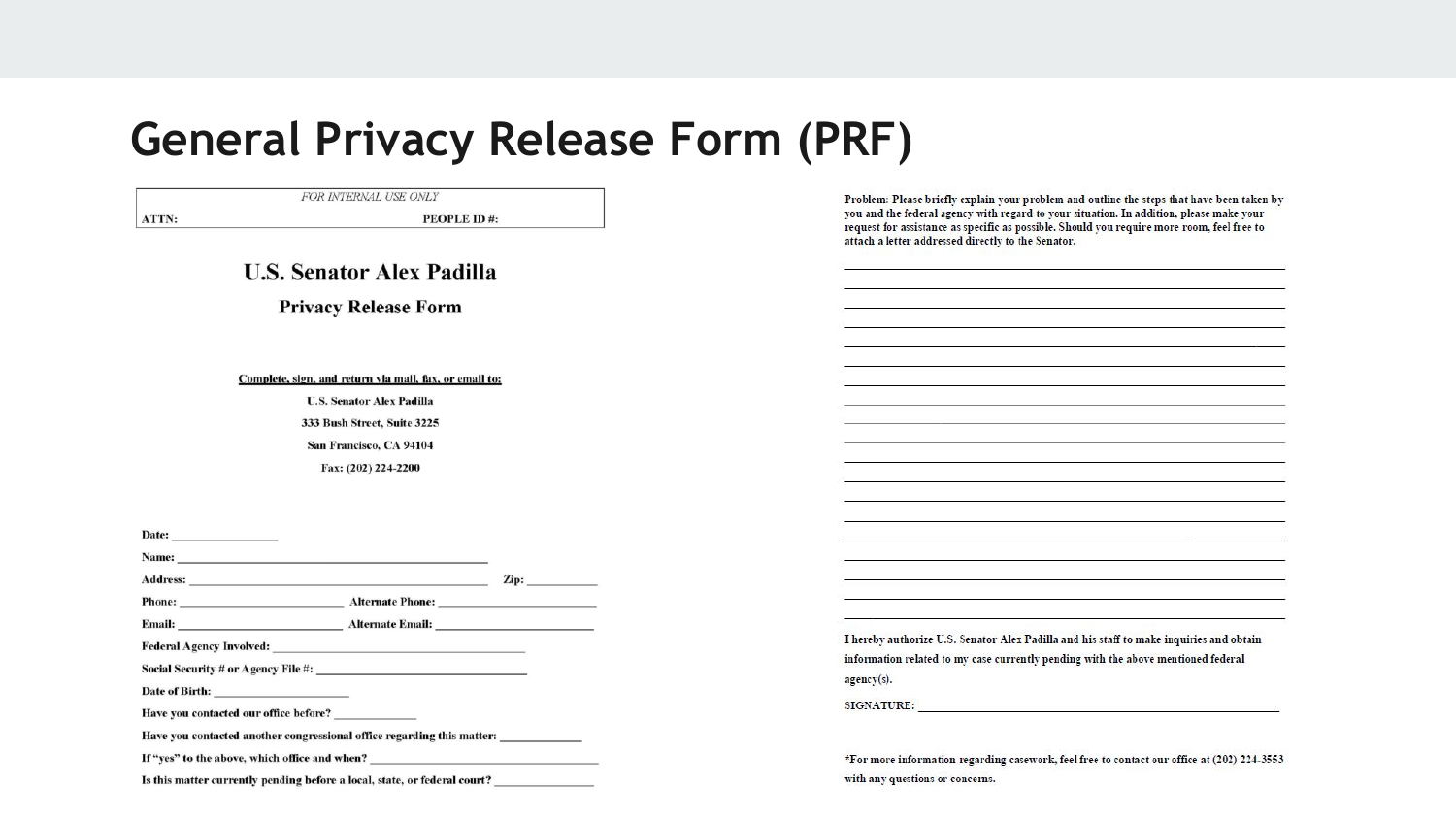# **USCIS Privacy Release Form**



**Privacy Release** 

| Member of Congress: Senator Alex Padilla                                       |                                                                   |                                     |                                                                                                                                                                                                                                                                                                                                          |                                                                                                     |       |
|--------------------------------------------------------------------------------|-------------------------------------------------------------------|-------------------------------------|------------------------------------------------------------------------------------------------------------------------------------------------------------------------------------------------------------------------------------------------------------------------------------------------------------------------------------------|-----------------------------------------------------------------------------------------------------|-------|
| <b>Petitioner/Applicant:</b>                                                   |                                                                   |                                     |                                                                                                                                                                                                                                                                                                                                          |                                                                                                     |       |
| Name: Date of Birth:                                                           |                                                                   |                                     |                                                                                                                                                                                                                                                                                                                                          |                                                                                                     |       |
| Alien number (if any): Country of Birth:                                       |                                                                   |                                     |                                                                                                                                                                                                                                                                                                                                          |                                                                                                     |       |
| <b>Beneficiary:</b>                                                            |                                                                   |                                     |                                                                                                                                                                                                                                                                                                                                          |                                                                                                     |       |
| Name: Date of Birth:                                                           |                                                                   |                                     |                                                                                                                                                                                                                                                                                                                                          |                                                                                                     |       |
| Alien number (if any): Country of Birth:                                       |                                                                   |                                     |                                                                                                                                                                                                                                                                                                                                          |                                                                                                     |       |
| USCIS receipt number or tracking number (no Social Security numbers):          |                                                                   | Staff Member (print): Phone: Phone: |                                                                                                                                                                                                                                                                                                                                          |                                                                                                     |       |
|                                                                                |                                                                   |                                     | Email: The contract of the contract of the contract of the contract of the contract of the contract of the contract of the contract of the contract of the contract of the contract of the contract of the contract of the con                                                                                                           |                                                                                                     |       |
| Place of filing: 2003                                                          |                                                                   |                                     | Section below to be completed by the person who is the subject of the records:                                                                                                                                                                                                                                                           |                                                                                                     |       |
| Form $type(s)$ – check all that apply:                                         |                                                                   |                                     | To the best of my knowledge, I certify, under penalty of perjury, that 1) I provided or authorized all of the<br>information in this privacy release and any document submitted with it; 2) I reviewed and understand all of<br>the information contained in my privacy release and submitted with it; and 3) all of this information is |                                                                                                     |       |
| $\Box$ G-639 $\Box$ I-90 $\Box$ I-129 $\Box$ I-129F $\Box$ I-130               | $\Box$ I-131 $\Box$ I-140 $\Box$ I-212 $\Box$ I-290B $\Box$ I-360 |                                     | complete, true, and correct.                                                                                                                                                                                                                                                                                                             |                                                                                                     |       |
| $\Box$ I-485 $\Box$ I-526 $\Box$ I-539 $\Box$ I-589 $\Box$ I-590               | $DI-600A \square I-600 \square I-601 \square I-612 \square I-690$ |                                     | permitted by law, to Senator Alex Padilla and the Member's staff.                                                                                                                                                                                                                                                                        | information contained in my USCIS records as relevant to checking my case status, and to the extent |       |
| □ I-730 □ I-751 □ I-765 □ I-821 □ I-824 □I-829 □ I-914 (Supplement A, B, or C) |                                                                   |                                     | Signature (sign in ink):                                                                                                                                                                                                                                                                                                                 |                                                                                                     | Date: |
| Other: I-924 ⊔ I-929 ⊔ N-400 <u>U</u> N-500 ∪ N-565 ∪ N-644 ∪ Other:           |                                                                   |                                     | Address:                                                                                                                                                                                                                                                                                                                                 |                                                                                                     |       |
|                                                                                |                                                                   |                                     | Phone:                                                                                                                                                                                                                                                                                                                                   | Email:                                                                                              |       |

Brief description of the issue (if you need more space, attach a separate sheet):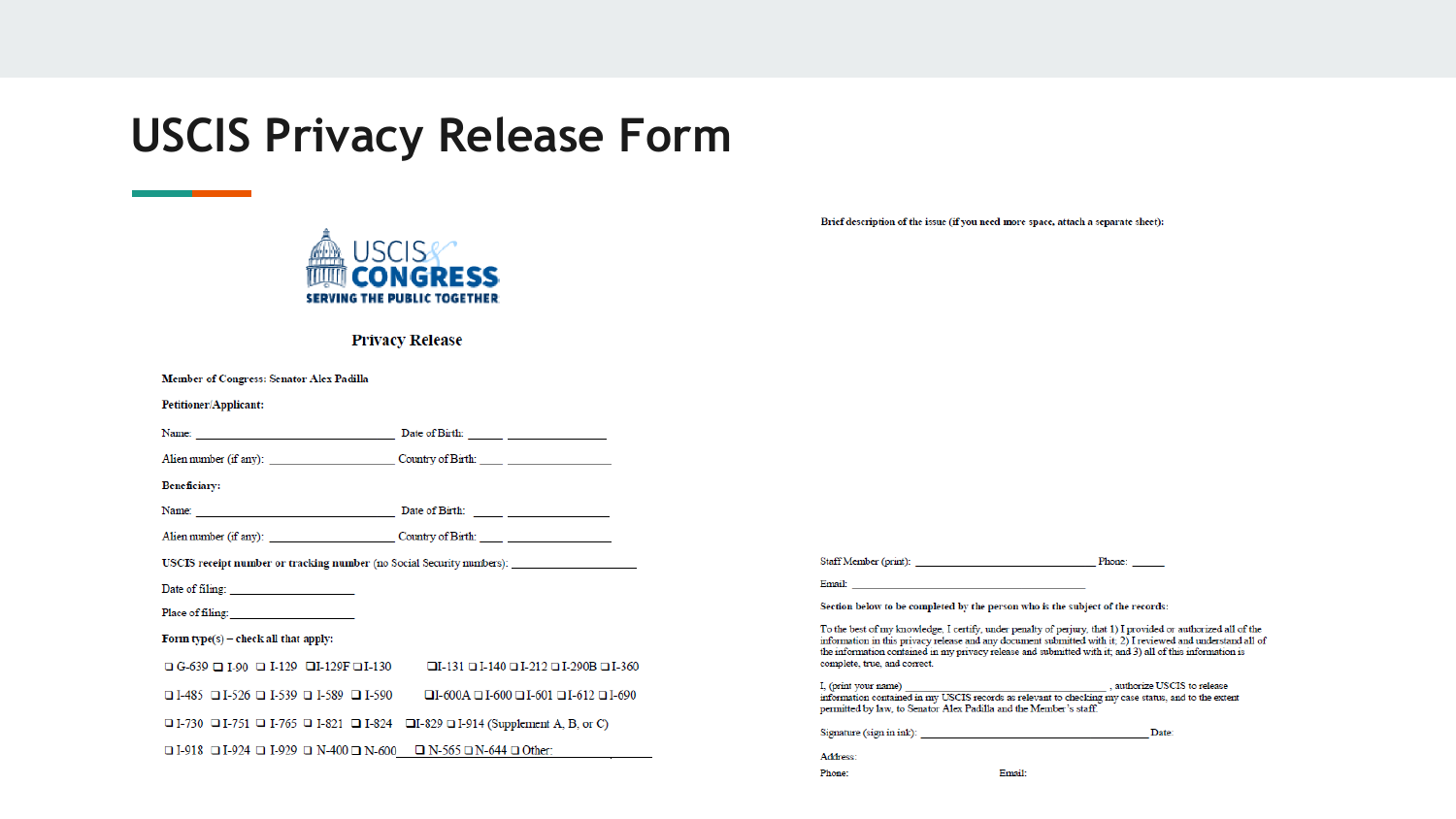# **Types of Cases**

#### Immigration:

- I-765-Employment Authorization Document (EAD)
- I-130-Advance Parole
- I-485- Application to Register Permanent Residence or Adjust **Status**
- $\bullet$  I-821d-DACA

#### Expedite Requests

- Financial hardship
- Medical hardship
- Emergencies or humanitarian reasons

#### IRS:

- Unprocessed 2020/2019 tax returns
- Missing Economic Impact Payments/Stimulus Checks
- Tax fraud

U.S. Small Business Administration

- **•** Emergency Injury Disaster Loan (EIDL) Assistance
- Loan Increase Inquiries
- Application Status Inquiries

CA Employment Development Department (EDD)

- Missing payments
- Unfiled extensions
- Disqualifications/fraud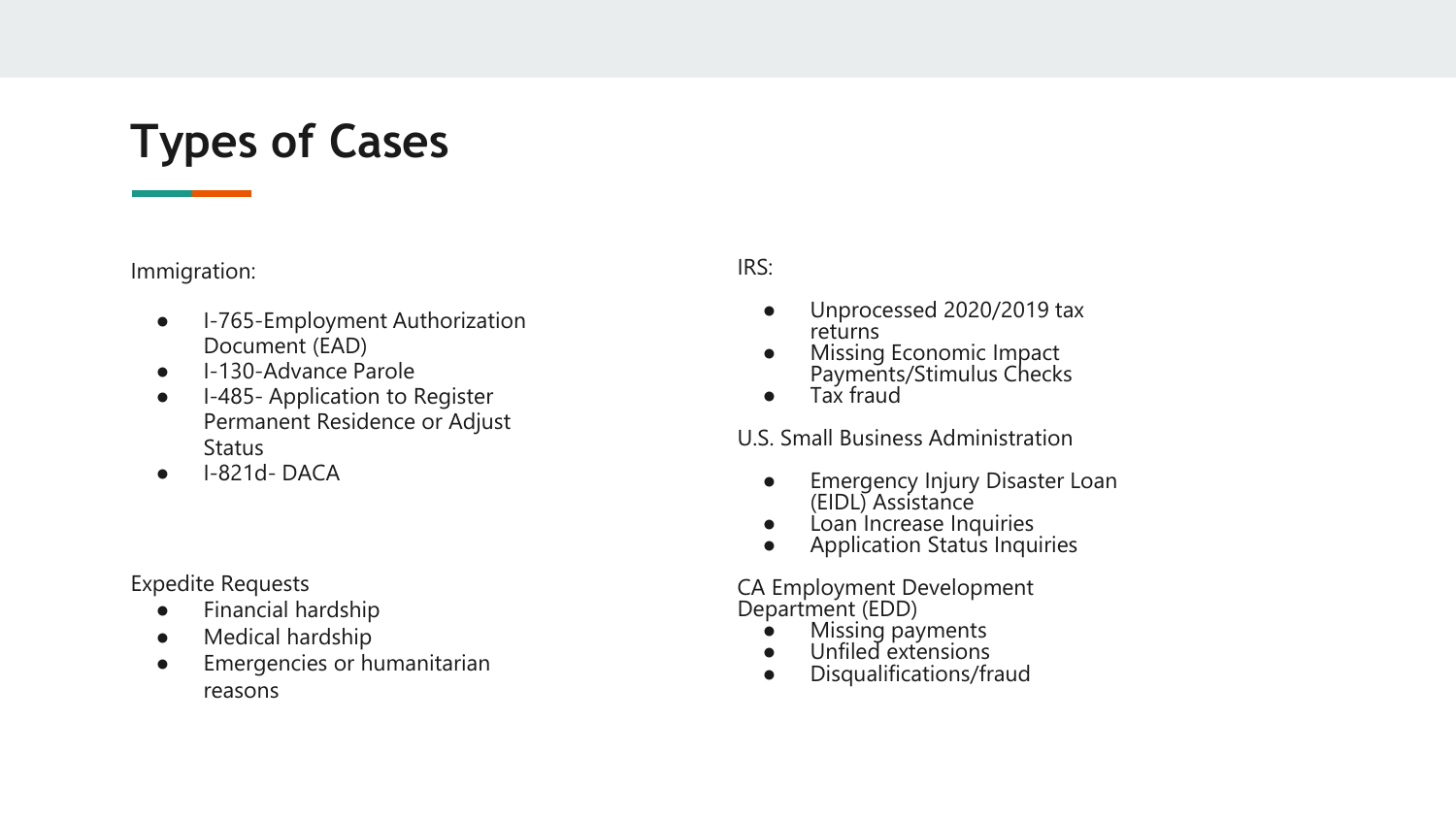# **Contact Us for Assistance**



padilla.senate.gov *"Contact Alex"*



[casework@padilla.senate.gov](mailto:casework@padilla.senate.gov)



Contact our offices by phone, mail, or fax